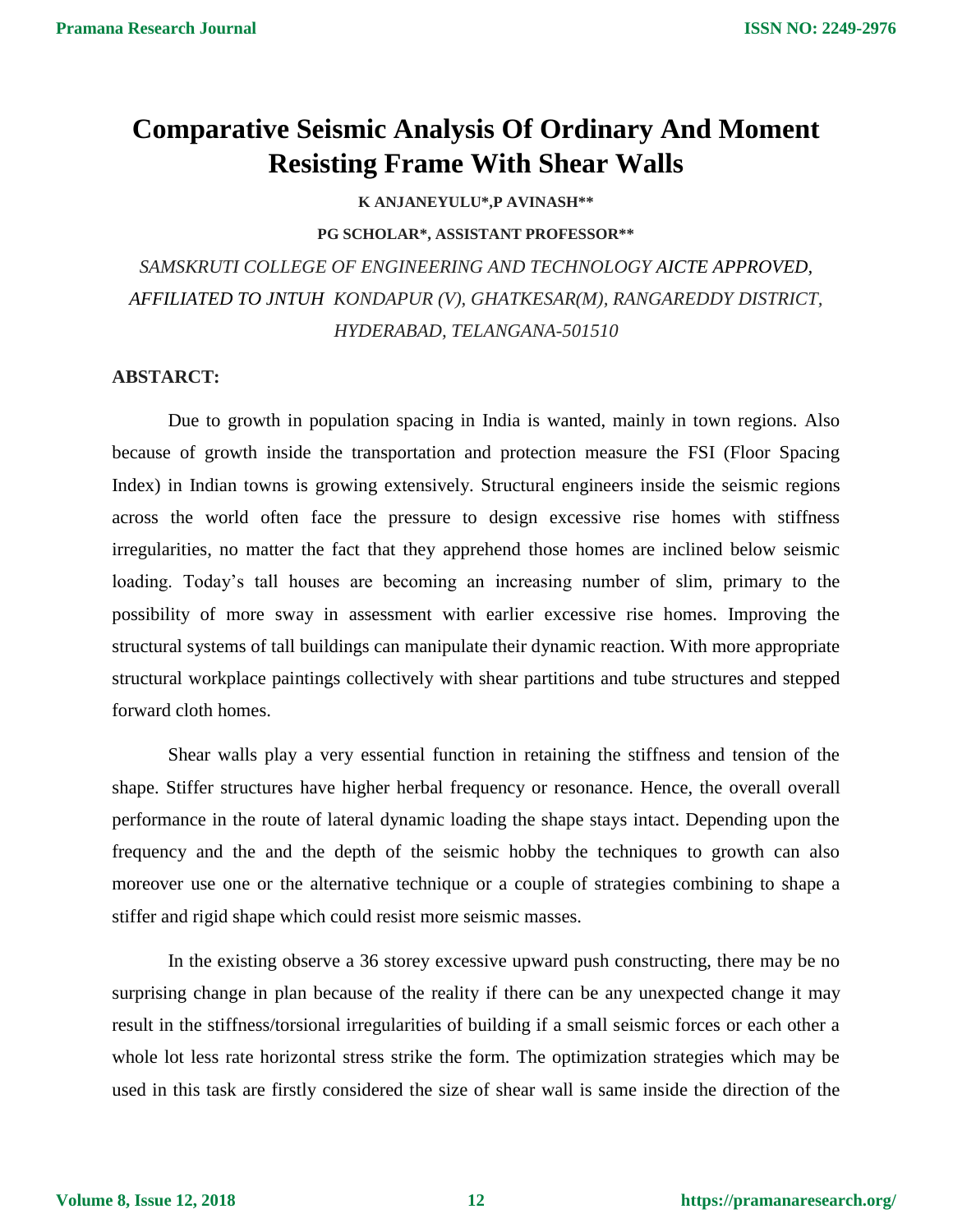building after which evaluation is finished from the stop result the failed shear wall dimensions are expanded to face up to the entire shape, in this way the optimization became finished for huge style of time till the entire shape includes robust to stand as lots because the forces. In this gift venture ETABS software has been achieved to layout and optimize shear wall in conjunction with 2nd resisting frames. The form has been designed in vicinity IV conditions with medium soil.

#### **INTRODUCTION**

Earthquakes, Tsunamis, Seiches, Landslides, Floods and Fires are herbal calamities inflicting excessive damage and sufferings to humans thru collapsing the structures, cutting off shipping systems, killing or trapping people, animals and so on. Such natural screw ups are demanding conditions to the improvement of improvement. However, civil engineers as designers have a great position to play in minimising the damages thru proper designing the structures or taking particular useful selections. Because of the vastness of the concern, "Disaster manage and mitigation", this module includes information the earthquakes, behaviour of the materials of production and structures and the quantity to which structural engineers employ the understanding in taking right selections in designing the systems manufactured from strengthened concrete.

The Republic Day earthquake of January 26, 2001 in Gujarat absolutely examined the earthquake vulnerability profile of our u . S . A .. It created a large interest some of the professionals related to creation sports in any shape, further to the non-specialists regarding the earthquake safety issues. The hassle of earthquake engineering has its very very personal sophistication and masses of new research is being executed in this undertaking.

The analysis of a form can be finished the usage of any man or woman of the techniques particularly linear static assessment, nonlinear static assessment, linear dynamic assessment and nonlinear dynamic assessment. Bureau of Indian necessities (BIS) has published the IS 1893 – 2000 "Criteria for Earthquake Resistant Design of Structures".

In this code, the equal static evaluation and reaction spectrum techniques are handled. It moreover says the dynamic evaluation may be completed the usage of the time statistics assessment [4]. In this art work, the evaluation is performed.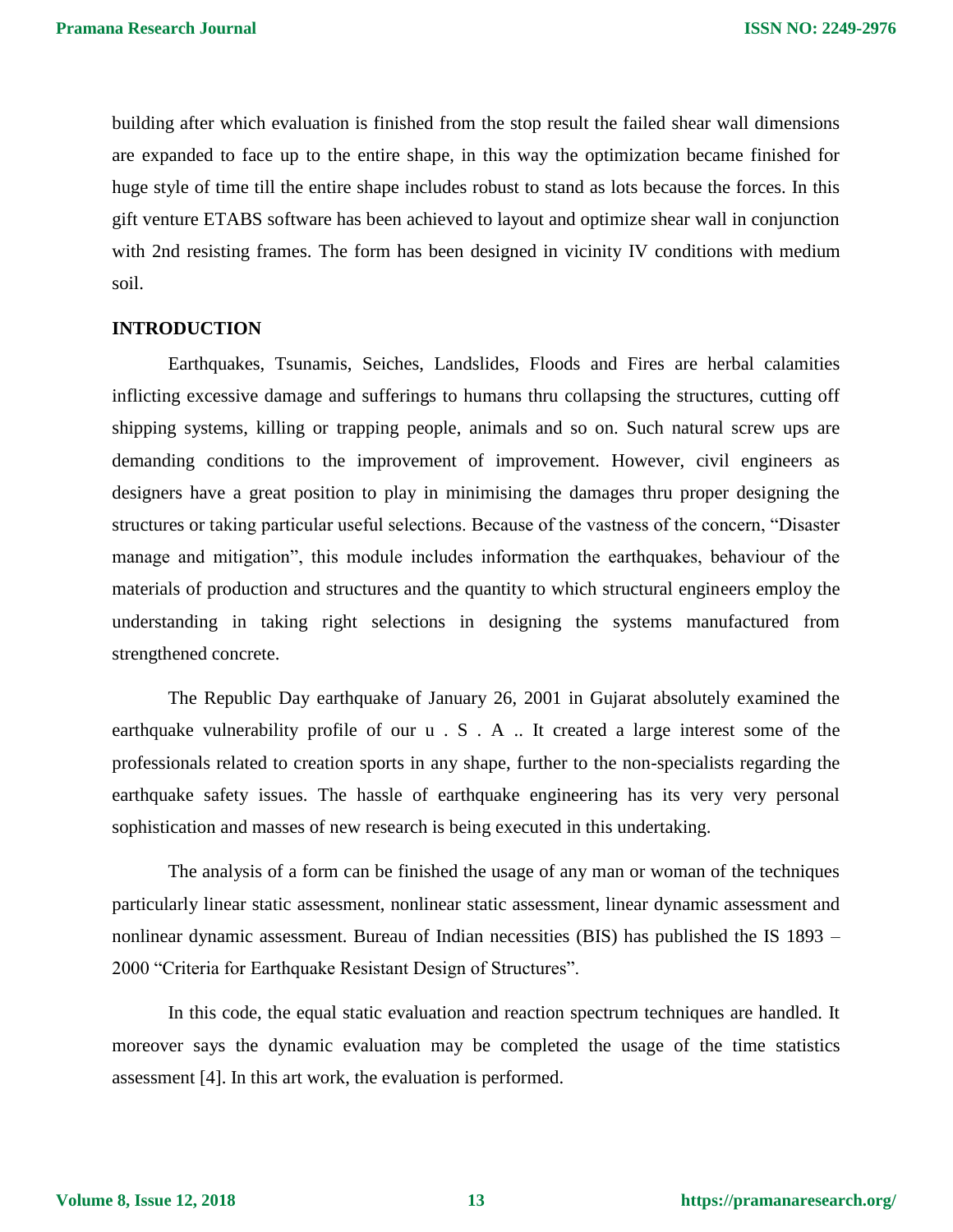It is well-installed truth that shear walls are pretty effective in lateral load resistance of bolstered concrete houses. The usual performance of shear partitions in immoderate-upward push homes will be amazing from low-upward thrust homes.

Restriction inside the architectural format thru the usage of the presence of the shear walls can also moreover make a contribution to deter the engineers from adopting the shear walls. Due to this motives a modern-day idea of providing storey deep and bay huge discrete staggered shear wall panels have been brought and nonlinear evaluation were completed at the fashions.

Today many residential and industrial building followed floating column to offer open area for parking, meeting corridor capabilities and moreover provide for correct aesthetic view. During earthquake storey shear want to be transferred all the manner right down to the ground with the useful resource of the shortest direction; any discontinuity in the structural member results in exchange within the load direction. Building having vertical setback purpose a sudden version in earthquake forces at the volume of discontinuity. The discontinuities within the load path are long-established inside the homes with floating columns at an intermediate storey or ground storey and do now not maintain as a good buy as basis. Shear wall are offer for excessive upward thrust constructing to face as lots as lateral masses. These walls generally begin from basis diploma and they will be non-prevent inside the path of the floor of the constructing. They must have minimal thickness of 100 and fifty-600mm.Shear wall offer lateral stiffness to shape to face as a good deal as earthquake and wind loading. For immoderate upward push form consist of floating column and transfer girder, we furthermore offer shear wall to reduce lateral movement of form. Shear wall moreover reduce the structural responses of switch girder at particular positions

### **LITERATURE REVIEW**

Tabassum G Shrihatti and Vanakudre S.B (2015) [1] ,check the results of conventional assessment and the development degree assessment RC and metallic homes. Three-dimensional modeling of RCC and metallic 30 storey building placed in vicinity IV and tough soil type is don't forget and the evaluation results are received. In each the houses the frames are endure in mind as inflexible body. Finally, the effects like shear stress, bending 2nd and displacements had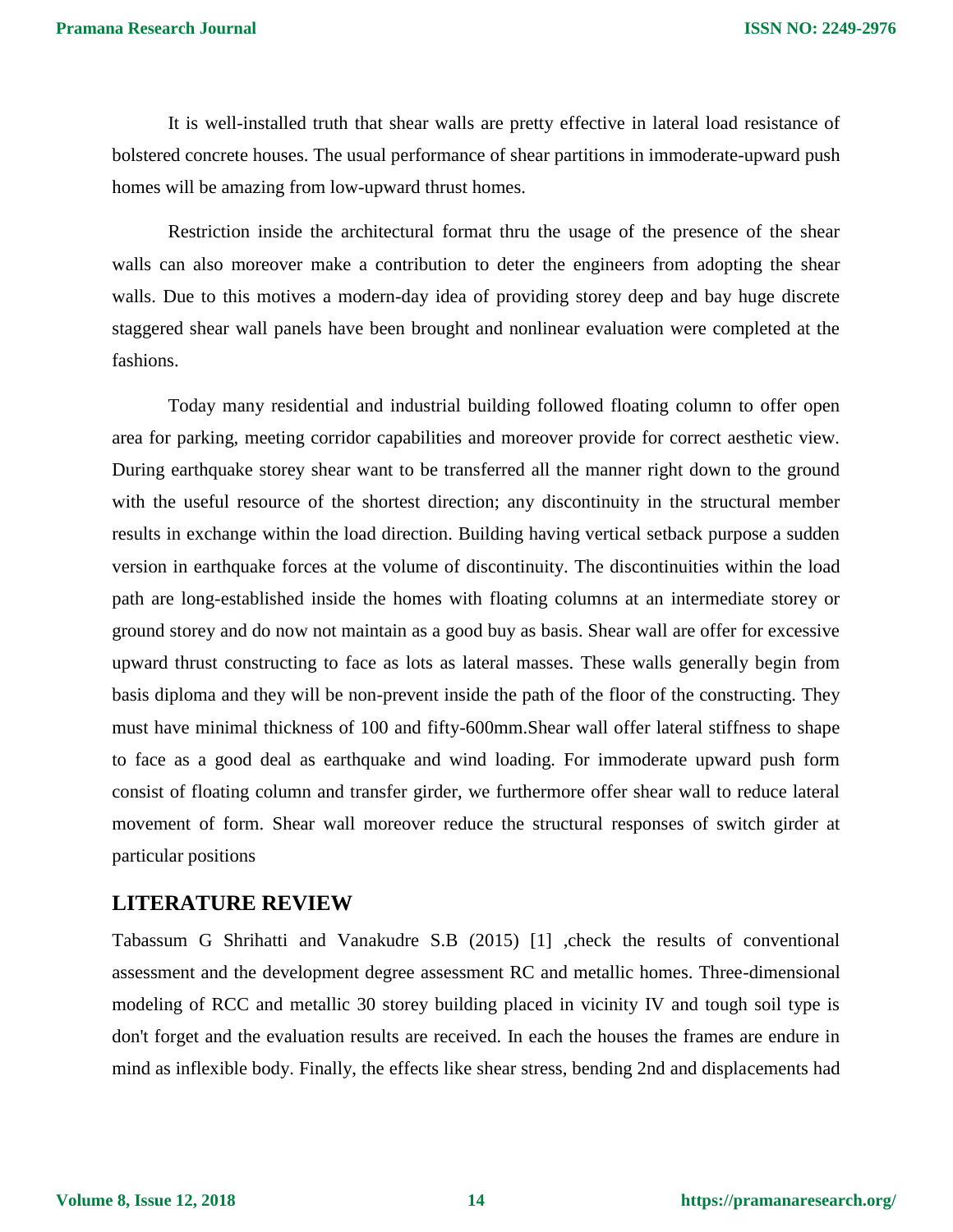been in comparison with every the conventional version and production series version of RCC and building respectively the usage of the ETABS-2013 software program utility.

Viji R. Kumar and Binol Varghese (2017) [2],assessment that a G+29 RCC form with switch girder at 4 locations are have a look at for advent collection and conventional technique for region-II and in evaluation there bending moments, shear forces and displacements for geometric nonlinearity cloth nonlinearity.

Yousuf Dinar, Munshi Md. Rasel, Muhammad Junaid Absar Chaudhary, Md. Abu Ashraf (2014)] [3], critiques approximately the inflexible frame structures of each concrete and steel model of numerous configurations that have been taken for sequential assessment. The evaluation quit cease end result allows us to apprehend how the form reply inside the path of masses of advent sequential evaluation and linear static evaluation. The sequential evaluation results had been compared with traditional assessment outcomes. The impact of sequential manufacturing and its effect on the overall layout of the building has been evaluated the use of finite element modeling. In this paintings, multi-storey houses of 5, 10, 15, 20, 25 and 30 storey with a floating column in out of doors function is taken into consideration. The parameters like column axial load and beam maximum second is in comparison with each the assessment the use of ETABS 9.7.2 software program application software.

Meghna B.S and T.H Sadashiva Murthy (2016) [4], right right here a RC building form of G+ five storey with floating column in outdoors role and RC transfer girder is changed through composite switch girder and the assessment of the model is finished with the assist of ETABS software software software program. The evaluation worried right right here are conventional evaluation and advent collection assessment and the parameter which includes beam moments and deflection of each the homes are in assessment.

Vignesh Kini K., Rajeeva S.V.(2017) [5], check out approximately the conduct of composite and RCC girder and there evaluation for response spectrum analysis and production series evaluation for region-II in the shape of bending moments, displacement and shear stress of transfer girder,with the help of CSI ETABS 2016.

R.Pranay,I.Yamini Sreevalli,Er.Thota.Suneel Kumar (2014) [6], It take G+21 storey shape and examine for classic approach and production collection approach. Compare bending 2nd,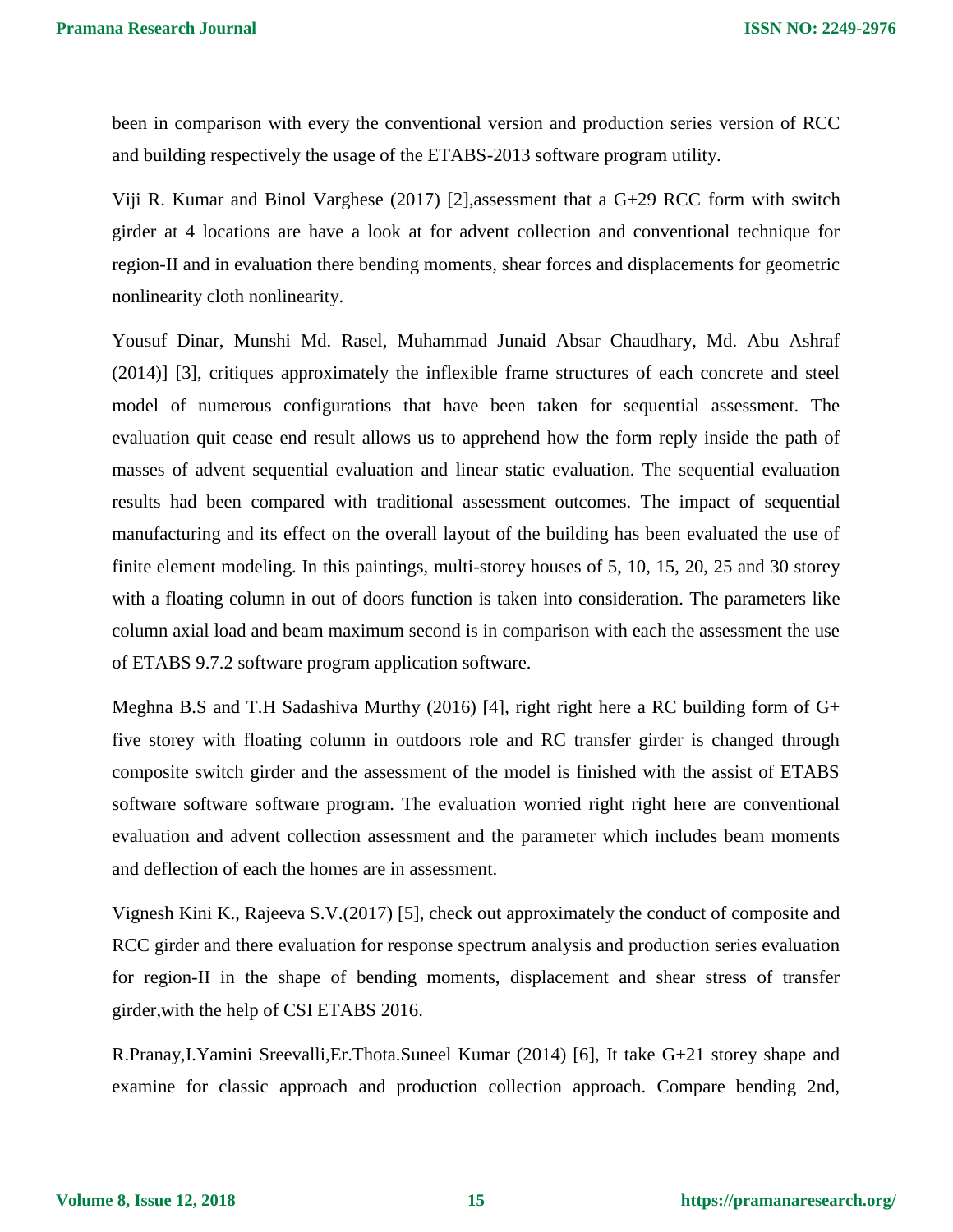displacement and shear pressure of switch girder that is offer at 1st ground at region with the resource of the use of way of producing stage analysis and traditional analysis.

Sri Harsha B and Vikranth J (2014) [7], look at about the detail it's far affecting limit kingdom of serviceability of form this is sequential production and electricity of concrete. Here times, conventional analysis for constructing subjected to whole loading production diploma evaluation for the building subjected to diploma loading are taken into consideration and deformation in each the instances are in assessment with evaluation.

Meghana B.S and T.H. Sadashiva Murthy (2016) [8], evaluations on RC and metallic-concrete composite constructing with floating column in one-of-a-kind places in plan. Different homes which include G+three, G+10 and G+15 storey in earthquake zone II and V have been analyzed using conventional evaluation the usage of ETABS software software software. Structural responses which incorporates storey shear, storey go with the go with the float and storey displacement had been in comparison with the consequences of regular RC building.

Can Balkaya et al (1993) studied approximately the shear wall dominant systems. Shear-wall dominant homes are the winning multi-story RC houses kind specifically in the regions at risk of immoderate seismic hazard. To find out their maximum important format parameters, dynamic and inelastic static pushover analyses were finished at the spine of ordinary performance based layout method.

Antonio F. Barbosa et al (2000) supplied a paper considering the practical software program software program of nonlinear fashions in the evaluation of bolstered concrete systems. The results of a few analyses completed the use of the reinforced concrete model of the generalreason finite detail code ANSYS are offered and noted. The versions decided in the reaction of the equal reinforced concrete beam as a few versions are made in a material model that is generally basically the identical are emphasized.

Anthony J. Wolanski, B.S (2004) did research on the flexural conduct of strengthened and prestressed concrete beams using finite element evaluation. The beams that were decided on for modeling were absolutely supported and loaded with two symmetrically positioned centered transverse loads.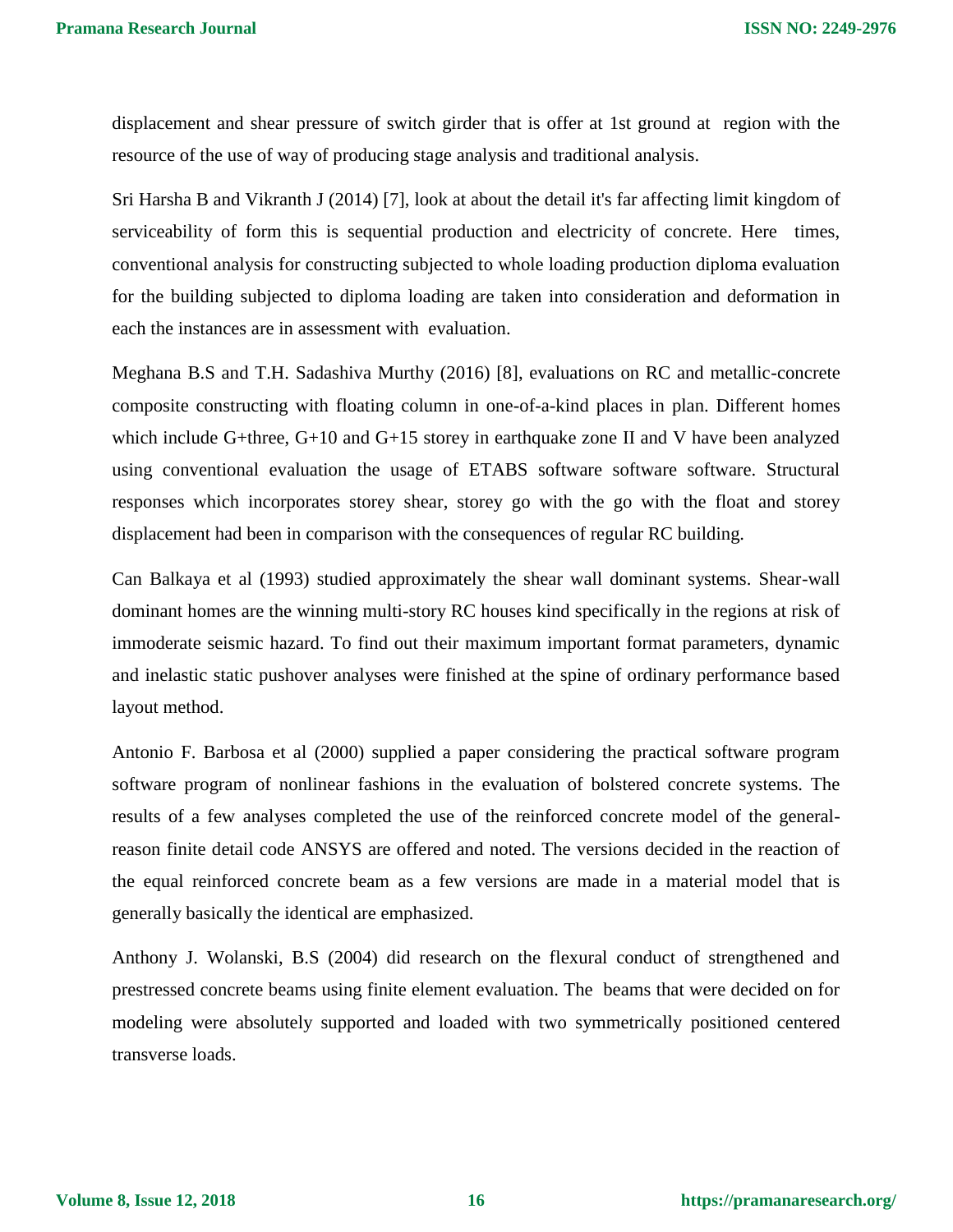Joel. M. Barron and Mary Beth D. Hueste (2004) studied the diaphragm Effect in Rectangular Reinforced Concrete Building. Under Seismic Loading, ground and roof structures in RC building acts as diaphragms to transfer lateral earthquake loads to the vertical lateral pressure resisting device. The effect of in- plane diaphragm deformation on the structural reaction of RC building is evaluated the use of a latest established ordinary overall performance-based absolutely technique.

Bozdogan K.B.,Deierlein et.Al.,2010 [1] mentioned in detail the modeling issues, nonlinear behavior and assessment of the frame – shear wall structural machine. An approximate technique this is based at the continuum approach and one dimensional finite detail method to be used for lateral static and dynamic analyses of wall-frame homes is obtainable. Shaik Kamal

Mohammed Azam.,2013 [2] furnished a have a look at on seismic well-known wellknown usual overall performance evaluation of multistoried rc framed homes with shear wall. A assessment of structural behavior in terms of strength, stiffness and damping tendencies is accomplished.The provision of shear wall has large have an impact on on lateral strength in taller houses at the identical time as it has an awful lot much less have an effect on on lateral stiffness in taller homes. The provision of shear wall has big have an impact on on lateral stiffness in houses of shorter pinnacle even as it has masses a whole lot a lot much less have an effect on on lateral electricity. The have an impact on of shear walls is first-rate in terms of the damping tendencies and length at the general performance point for tall homes. Provision of shear partitions symmetrically inside the outermost second-resisting frames and ideally interconnected in together perpendicular route forming the center may also have better seismic overall performance in terms of strength and stiffness.

Shahabodin ,Zaregarizi;2013 [4] furnished a have a observe on Comparative research on the usage of shear wall and concrete infill to enhance seismic performance of present houses in areas with excessive seismic capability. Results indicates that concrete fills have big power than brick in fills. Whereas the displacement beauty of brick infills is better than concrete infills. Masonry infills as lateral resisting elements have large power which could prevent even disintegrate in mild earthquakes. Performance of concrete infills is counting on adjacent factors specially columns, so untimely failure in columns because of robust axial forces need to be taken into consideration.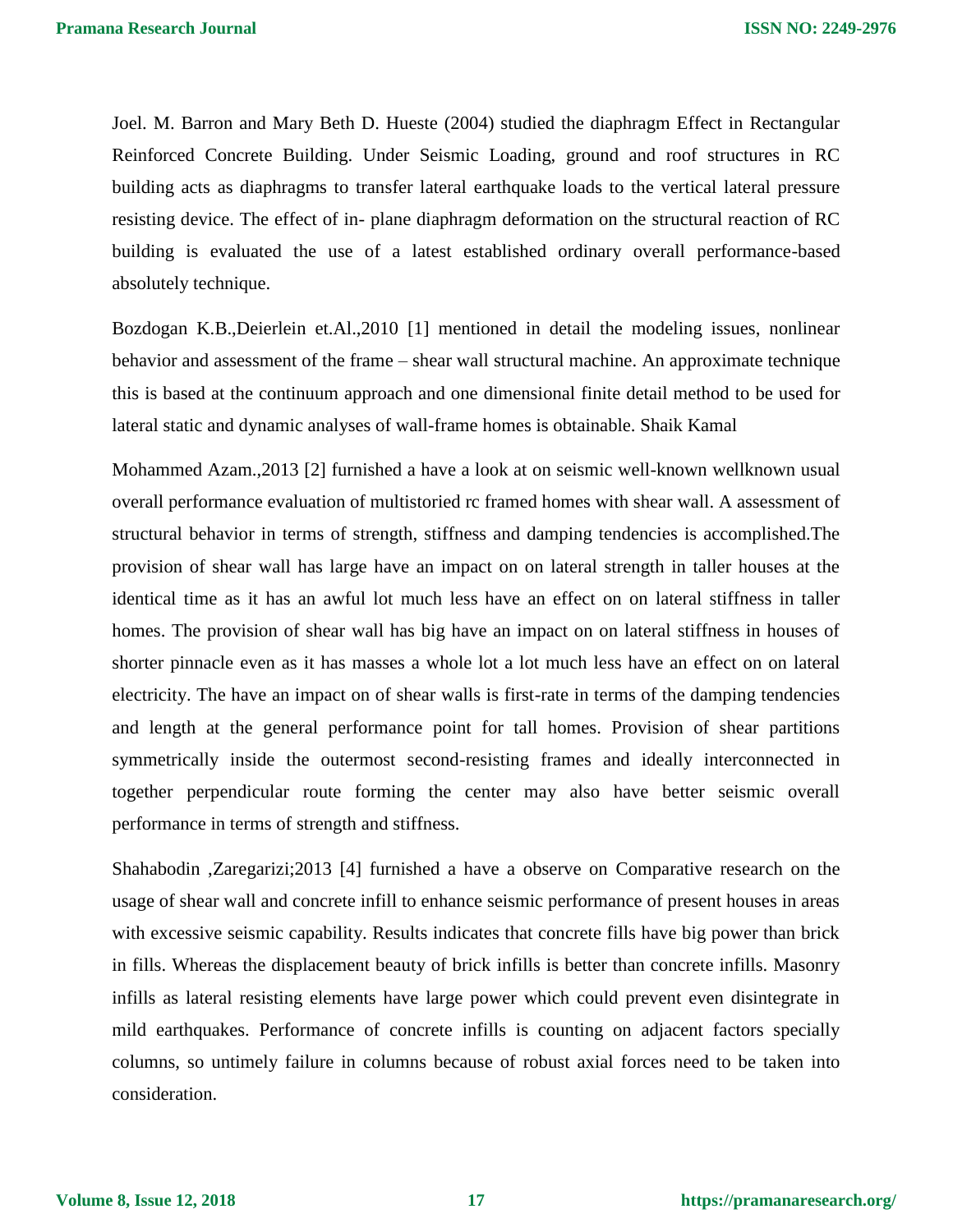Misam Abidi, Mangulkar Madhuri. N;2012 [5] supplied an assessment to understand the behavior of Reinforced Concrete framed structures with the useful resource of pushover assessment and the Comparative test have become completed for taken into consideration one among a kind models in terms of base shear, displacement, commonplace basic performance element. The inelastic behaviour of the instance structures are tested with the useful resource of the usage of sporting out displacement controlled pushover assessment.

#### **DESIGN OF EARTHQUAKE RESISTANT STRUCTURES**

Earthquakes have many sincerely considered one of a kind results except vibrating the structures in reaction to ground shaking at its basis. These exclusive outcomes may additionally even exceed that due to vibration. Unfortunately, the approach in their estimation and the specified steps for the format are taken into consideration out of doors the scope of structural engineering. Different seismic resistant layout codes have provisions to consider the vibration of structures. But, those codes do now not have any provision to attend to one-of-a-kind results. However, structural engineers want to be aware about the depth of the dangers that lets in you to taking precautionary measures every in the format of systems, advising customers in deciding on right internet sites in such zones or making them aware of the importance of proper safety of the structures and different issues the clients want to have a examine up whilst the use of the designed systems.

The format technique decided on this popular is to ensure that systems own at the least a minimum strength to stand up to minor earthquakes ( $\langle$ DBE), which stand up frequently, with out harm; resist slight earthquakes ( DBE ) with out extremely good structural harm regardless of the reality that a few non-structural harm may moreover moreover OCCUEand goals that structures face up to a excessive earthquake ( MCE ) without fall apart, Actual forces that appear on structures ultimately of earthquakes are loads extra than the format forces speciiled on this popular.

However, ductility, bobbing up from inelastic cloth behaviourand detailing, and overstrength, springing up from the extra reserve strength in structures over and above the layout power, are relied upon to account for this difference in real and layout lateral loads. Reinforced and prestressed concrete individuals may be absolutely designed to make sure that premature failure because of shear or bond does now not rise up, state of affairs to the provisions of IS 456 and IS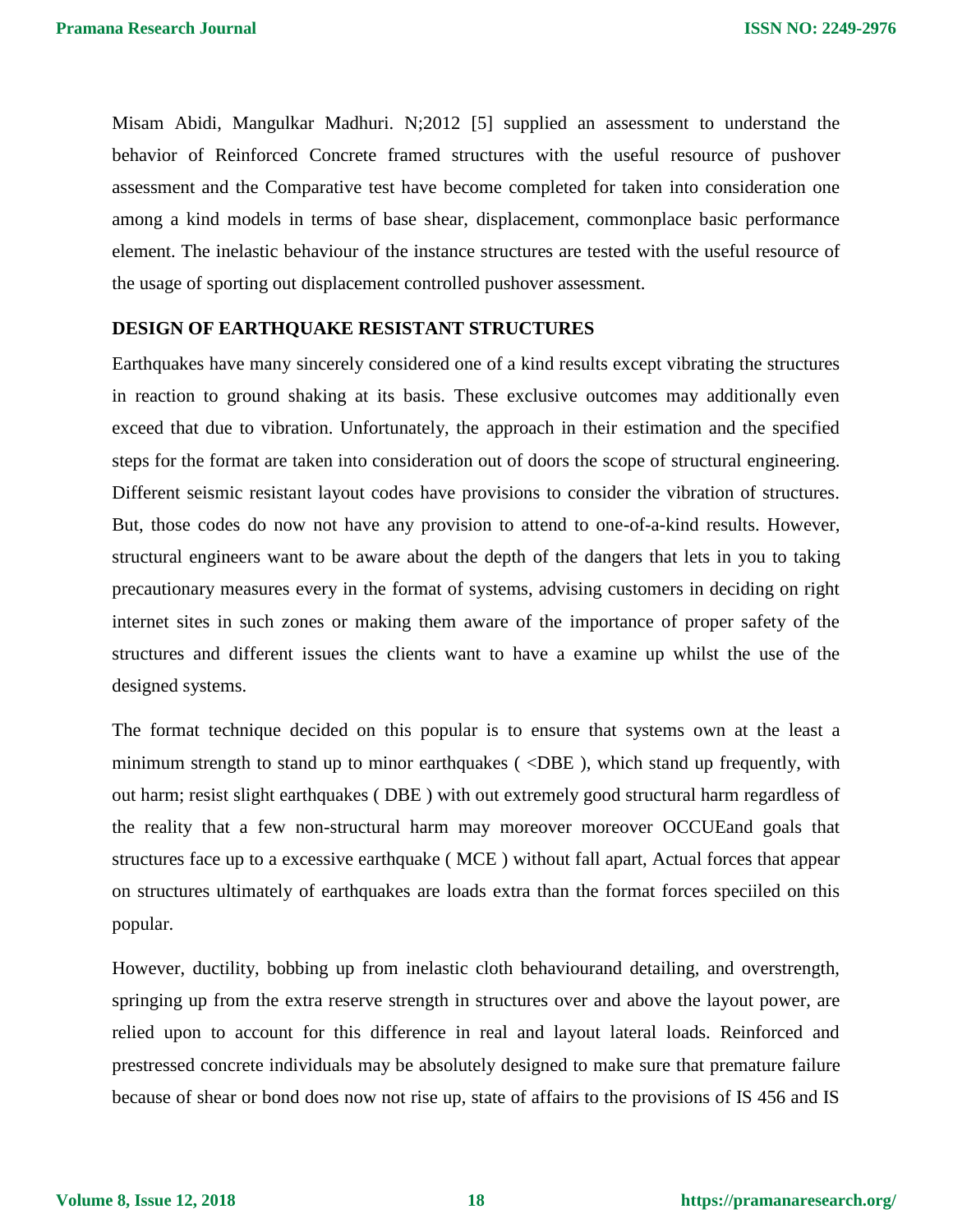1343. Provisions for suitable ductile detailing of strengthened concrete people are given in IS 13920,

In steel structures, individuals and their connections need to be so proportioned that excessive ductility is obtaintide SP 6 ( Part 6 ), averting premature failure because of elastic or inelastic buckling of any kind.

The centered earthquake hundreds are primarily based completely upon postelastic electricity dissipation within the structure and because of this reality, the deliver of this substantial for layout, detailing and introduction might be satisfied even for structures and individuals for which load mixtures that don't encompass the earthquake effect suggest massive desires than mixtures together with earthquake.

The soil-shape interaction refers to the outcomes of the supporting foundation medium at the motion of form. The soil-shape interplay may not be taken into consideration in the seismic evaluation for structures supported on rock or rock-like cloth.

The layout lateral strain special on this elegant is probably taken into consideration in every of the 2 orthogonal horizontal commands of the shape. For structures which have lateral force resisting factors inside the orthogonal pointers best, the format lateral pressure might be considered alongside one route at a time, and no longer in each tips concurrently. Structures, having lateral stress resisting elements (as an instance frames, shear partitions ) in tips other than the two orthogonal tips, will be analysed considering the burden combinations targeted.

Where each horizontal and vertical seismic forces are considered, load mixtures precise might be taken into consideration. Equipment and particular systems, which can be supported at numerous floor degrees of the shape, can be subjected to motions similar to vibration at their help elements. In crucial times, it may be important to gain floor reaction spectra for format of gadget lets in. For detail reference be made to IS 1893 (Part four).

#### **MODELING OF SHEAR WALL STRUCTURE**

In this present check Ground +eleven storey shear wall building is considered for one acre of internet site on-line with 350 devices. Around 400sqft of carpet place steady with unit is keen on three hundred devices consistent with floor.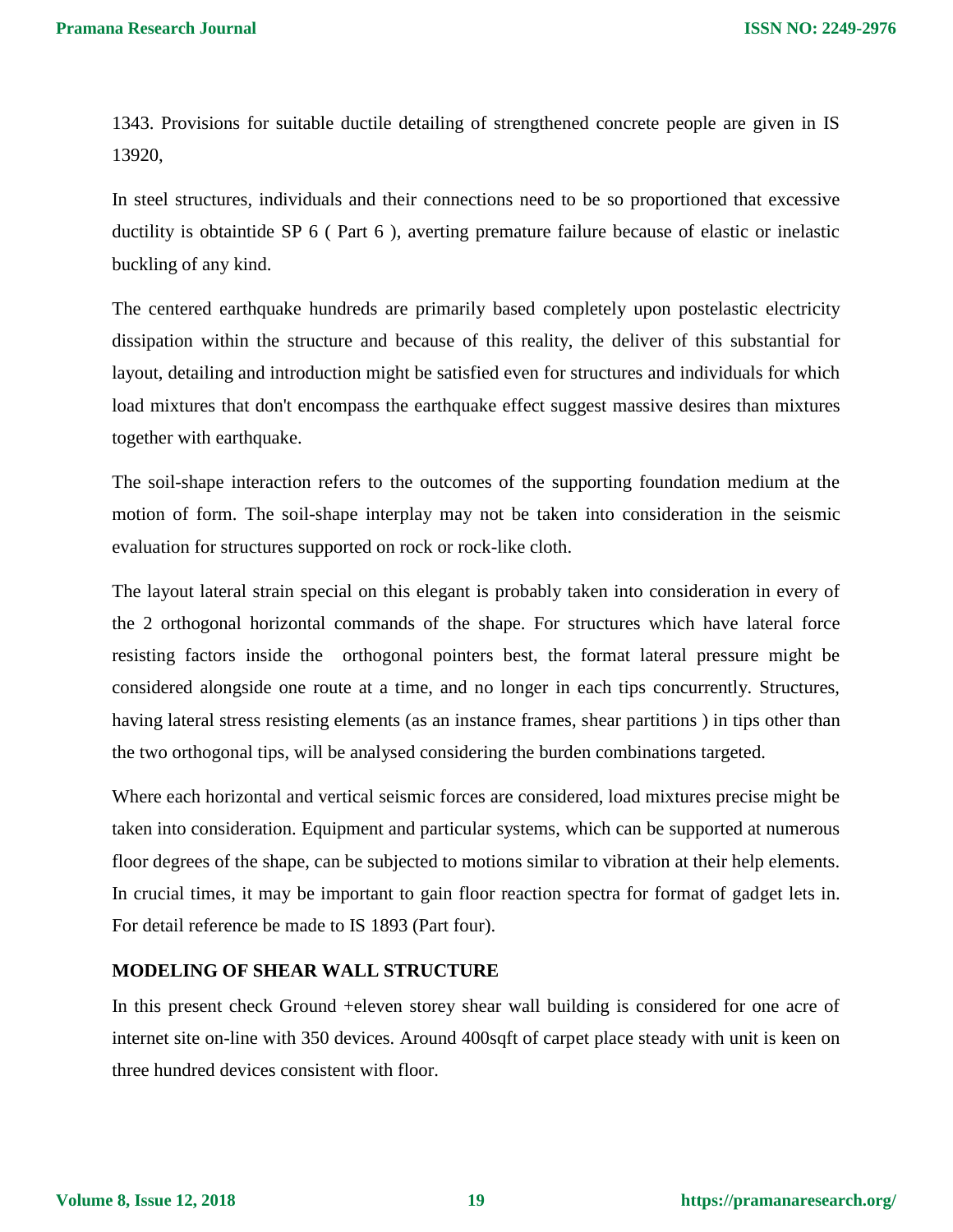The constriction Technology is trendy precast solution with load bearing RCC shear partitions and slabs. The modeling is achieved in ETABS as follows.

1. The form is divided into first rate shell detail. The shell detail combines membrane and plate bending conduct, as confirmed in Figure1. It has six degrees of freedoms in every nook detail. It is a easy quadrilateral shell detail which has duration of 24 x 24 stiffness matrix.

2. Grid lines are made for the x, y and z coordinates and the wall is drawn from scratch.

3. Boundary situations are assigned to the nodes anywhere it is required. Boundary situations are assigned at the lowest of the wall i.E., at floor diploma wherein restraints need to be within the direction of all movements to mimic the behavior of shear wall.

4. The material homes are described such as mass, weight, modulus of elasticity, Poisson's ratio, power tendencies and so forth. The material homes used in the fashions are verified in table

5. The geometric homes of the factors are dimensions for the wall segment.

6. Elements are assigned to element type, as tested in Table.2

7. Loads are assigned to the joints as they will be achieved within the actual form.

8. The version want to be organized to be analyzed forces, stresses and displacements.

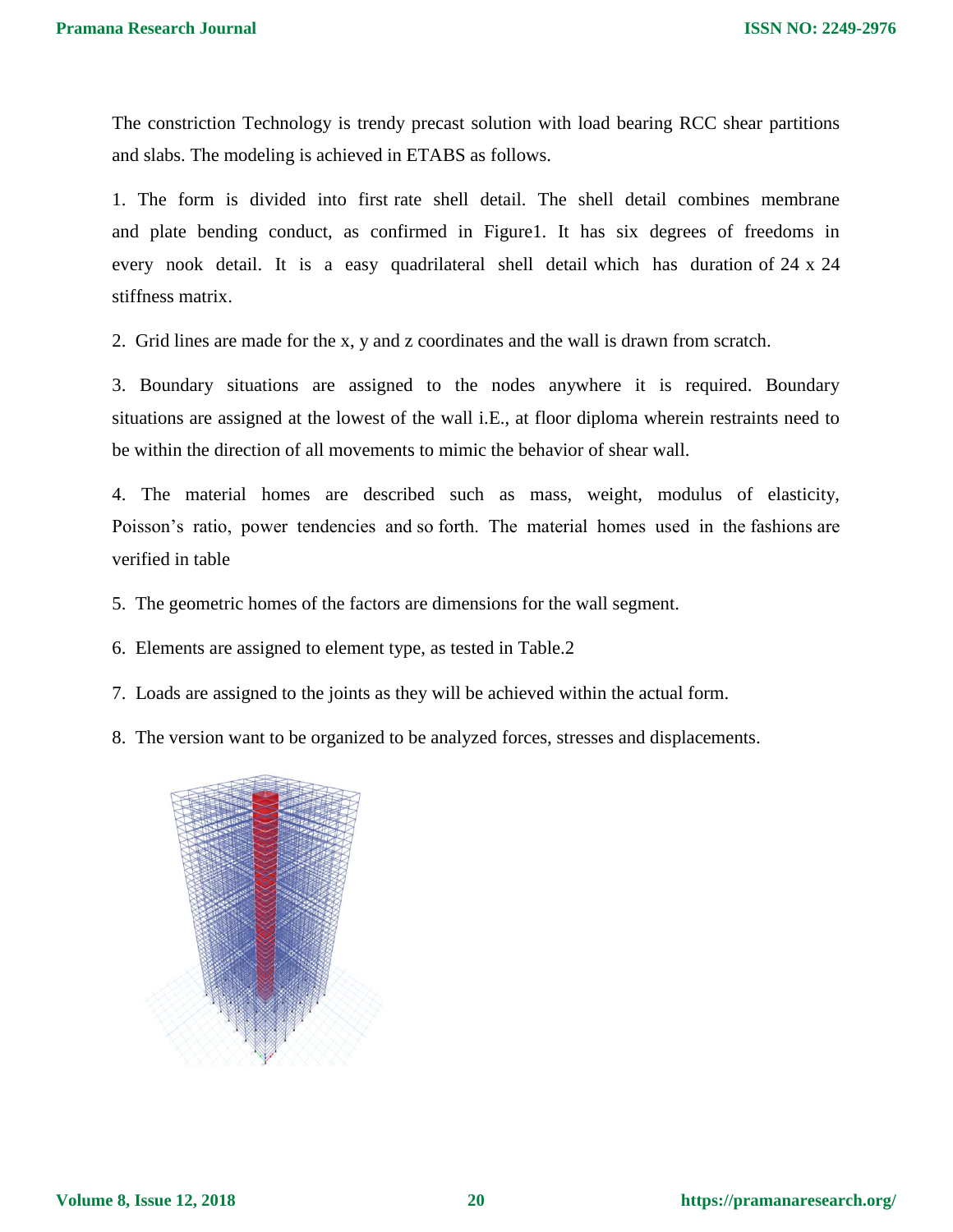## **RESULTS AND ANALYSIS**

#### **Structure Data**

This monetary catastrophe gives model geometry facts, which includes gadgets collectively with tale levels, element coordinates, and detail connectivity.

### **Story Data**

| <b>Name</b>  | Height<br>mm | <b>Elevatio</b><br>$\mathbf{n}$ | <b>Master</b><br><b>Story</b> | <b>Similar Splice</b><br>To | <b>Story</b>   |
|--------------|--------------|---------------------------------|-------------------------------|-----------------------------|----------------|
|              |              | Mm                              |                               |                             |                |
| Story36 3000 |              | 108000                          | Yes                           | None                        | N <sub>o</sub> |
| Story35 3000 |              | 105000                          | Yes                           | None                        | N <sub>o</sub> |
| Story34 3000 |              | 102000                          | Yes                           | None                        | N <sub>o</sub> |
| Story33 3000 |              | 99000                           | Yes                           | None                        | N <sub>o</sub> |
| Story32 3000 |              | 96000                           | Yes                           | None                        | N <sub>o</sub> |
| Story31 3000 |              | 93000                           | Yes                           | None                        | N <sub>o</sub> |
| Story30 3000 |              | 90000                           | Yes                           | None                        | N <sub>o</sub> |
| Story29 3000 |              | 87000                           | Yes                           | None                        | N <sub>o</sub> |
| Story28 3000 |              | 84000                           | Yes                           | None                        | N <sub>o</sub> |
| Story27 3000 |              | 81000                           | Yes                           | None                        | N <sub>o</sub> |
| Story26 3000 |              | 78000                           | Yes                           | None                        | N <sub>o</sub> |
| Story25 3000 |              | 75000                           | Yes                           | None                        | N <sub>o</sub> |
| Story24 3000 |              | 72000                           | Yes                           | None                        | N <sub>0</sub> |
| Story23 3000 |              | 69000                           | Yes                           | None                        | N <sub>o</sub> |
| Story22 3000 |              | 66000                           | Yes                           | None                        | N <sub>o</sub> |
| Story21 3000 |              | 63000                           | Yes                           | None                        | N <sub>o</sub> |
| Story20 3000 |              | 60000                           | Yes                           | None                        | N <sub>o</sub> |
| Story19 3000 |              | 57000                           | Yes                           | None                        | N <sub>o</sub> |
| Story18 3000 |              | 54000                           | Yes                           | None                        | N <sub>o</sub> |
| Story17 3000 |              | 51000                           | Yes                           | None                        | N <sub>o</sub> |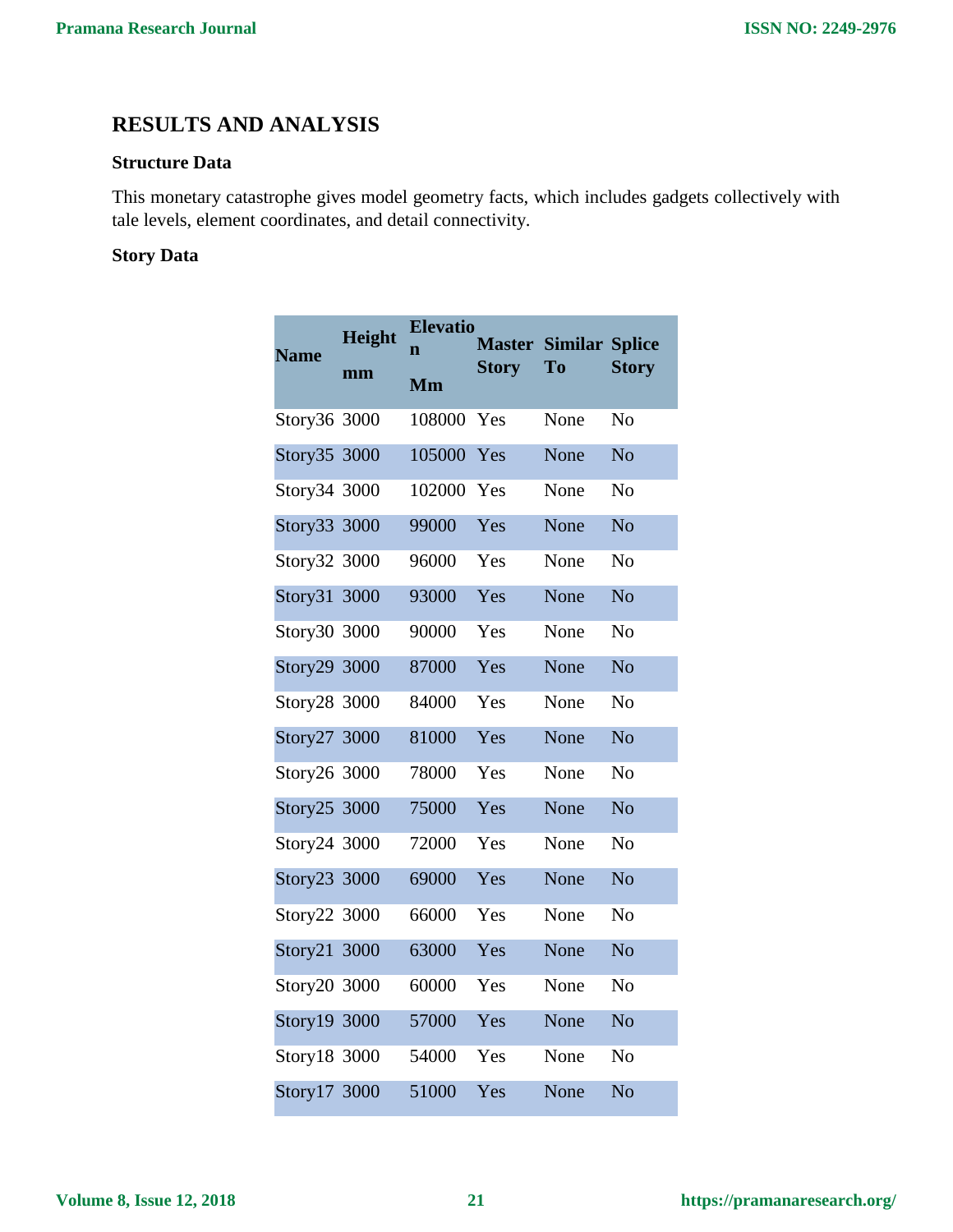| <b>Name</b>        | <b>Height</b>    | <b>Elevatio</b><br>$\overline{\mathbf{n}}$ | <b>Master</b>  | <b>Similar Splice</b><br>To | <b>Story</b>   |
|--------------------|------------------|--------------------------------------------|----------------|-----------------------------|----------------|
|                    | mm               | Mm                                         | <b>Story</b>   |                             |                |
| Story16 3000       |                  | 48000                                      | Yes            | None                        | N <sub>0</sub> |
| Story15 3000       |                  | 45000                                      | Yes            | None                        | N <sub>o</sub> |
| Story14 3000       |                  | 42000                                      | Yes            | None                        | N <sub>o</sub> |
| Story13 3000       |                  | 39000                                      | Yes            | None                        | N <sub>o</sub> |
| Story12 3000       |                  | 36000                                      | Yes            | None                        | N <sub>o</sub> |
| Story11            | 3000             | 33000                                      | Yes            | None                        | N <sub>o</sub> |
| Story10 3000       |                  | 30000                                      | Yes            | None                        | N <sub>o</sub> |
| Story9             | 3000             | 27000                                      | Yes            | None                        | N <sub>o</sub> |
| Story <sub>8</sub> | 3000             | 24000                                      | Yes            | None                        | N <sub>o</sub> |
| Story7             | 3000             | 21000                                      | Yes            | None                        | N <sub>o</sub> |
| Story6             | 3000             | 18000                                      | Yes            | None                        | N <sub>o</sub> |
| Story <sub>5</sub> | 3000             | 15000                                      | Yes            | None                        | N <sub>o</sub> |
| Story4             | 3000             | 12000                                      | Yes            | None                        | N <sub>o</sub> |
| Story3             | 3000             | 9000                                       | N <sub>o</sub> | Story4                      | N <sub>o</sub> |
| Story2             | 3000             | 6000                                       | N <sub>o</sub> | Story4                      | N <sub>o</sub> |
| Story1             | 3000             | 3000                                       | N <sub>o</sub> | Story4                      | N <sub>o</sub> |
| <b>Base</b>        | $\boldsymbol{0}$ | 0                                          | N <sub>o</sub> | None                        | No             |

# **LIMITATIONS**

In as hundreds as we would love it to be, ETABS and different structural evaluation and design software program can't cover EVERYTHING we've in mind. And as such, it permits to be reminded that those software are however equipment and in no manner an opportunity to the important mind of a structural engineer.

This isn't to berate ETABS' capabilities. We as a career had been blessed with an intelligence like ETABS such that we are capable of keep away from exhausting and impossible calculations that the software program application can perform correctly brief and as it have to be. What I am seeking to point out right right here is the want for the structural engineer to assume beyond how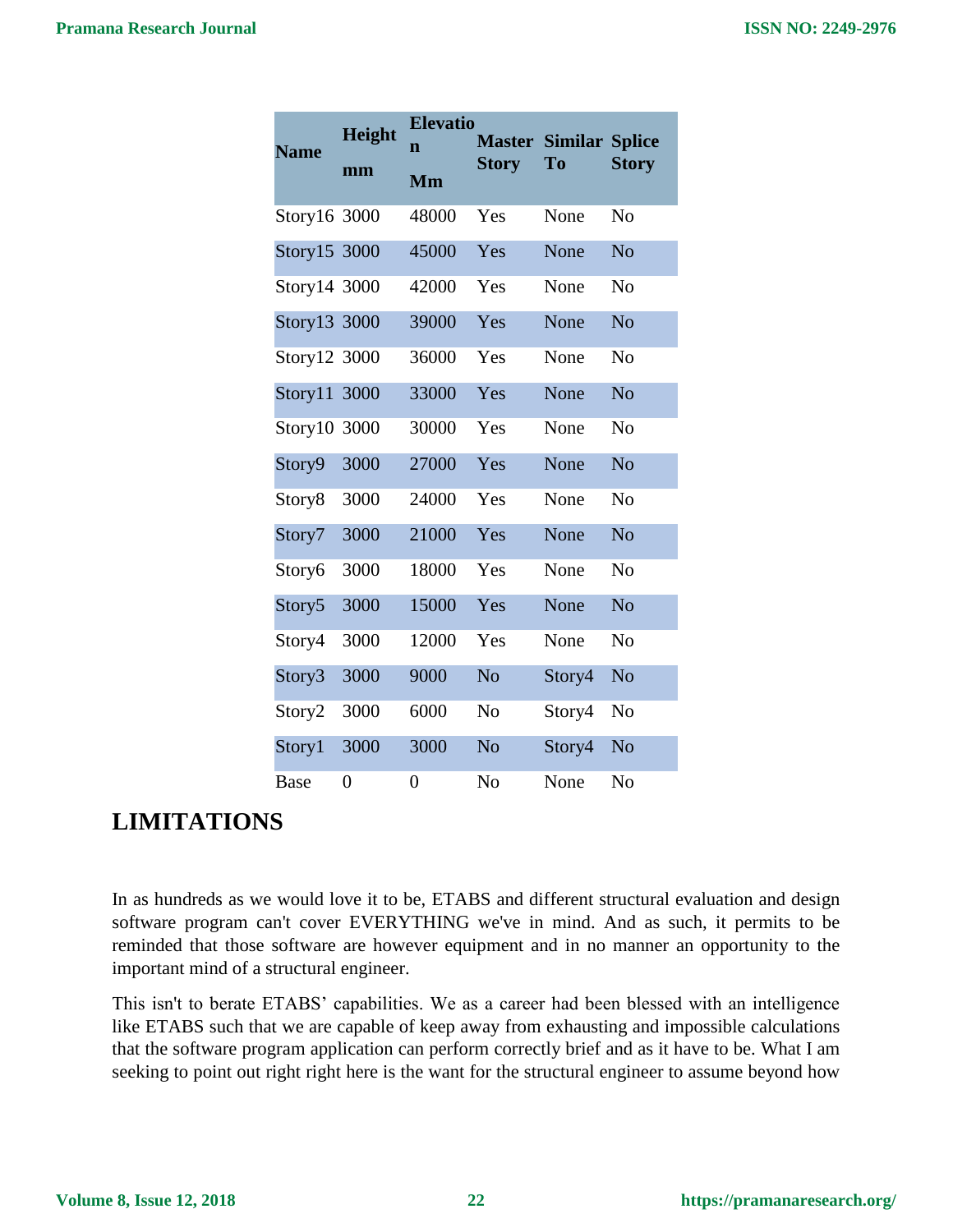the software program application application thinks due to the reality there are in reality obstacles of ETABS and every certainly one of a type software application software software.

This can arise on the identical time as you provide very thin partitions, say with dimensions b/h  $= 0.20$  to zero.10, with an unsupported top of storey or extra. When you assign a pier label to a wall element and click on on on begin format, it'll in no manner preserve in mind whether or no longer or no longer or no longer the wall is in truth narrow or no longer. This is o.K. With laterally supported prolonged walls and partitions which can be connected to other walls. But if you have a scenario as defined under, you then definately might be lacking a few detail essential.

The geometry underneath is however a example of the stated mission but of the equal situation. Since we've got had been given a hard time making the prevailing middle wall art work, we brought some blade partitions, some 150mm thick and the others 200mm to with a bit of good fortune relieve the especially pressured center wall. I don't assume they're going to be of assist that an lousy lot but we supplied them besides (anyways a few hassle is higher than not anything!)

We have a excessive ceiling, as a extraordinary deal as 4 storeys excessive from floor ground. In our proper motive, the blade partitions had been all laterally supported via the usage of slab on each floor. But due to the changes made thru the architects time and time again and again, we in no way located that the blade walls which we imagined to end up a part of the LFRS (lateral stress resisting system) not have the slab for four storeys that previously supplied help.

Yes ETABS is a totally powerful device. But it want to always remain that manner – a device. ETABS and others are equipment that do their hobby thoroughly albeit they may be able to in no way update the vital questioning structural engineer in the returned of it.

#### **CONCLUSIONS**

The analytical observe on the dynamic response of numerous shear wall configurations turn out to be completed and the storey glide and inter-storey go along with the glide for diverse shear wall configurations are received. From the take a look at, the subsequent conclusions may be drawn out.

1. Bay massive and storey excessive shear walls can be efficaciously carried out in decreasing the dynamic reaction of a shape.

2. Shear walls located alongside the shorter plan period offers higher effects than that during longer plan length in controlling the dynamic reaction.

3. There is 80 three% discount in drift and eighty 4% discount in inter-storey waft, in evaluation to naked body, on the identical time as shear wall panels is hired.

4. Shear wall configuration is simplest for the systems in the earthquake willing areas.

5. There is 80 one% good buy in go along with the float and seventy nine% reduction in interstorey go together with the float, while in evaluation to naked frame, in which 2nd resisting body coupled with shear wall is used.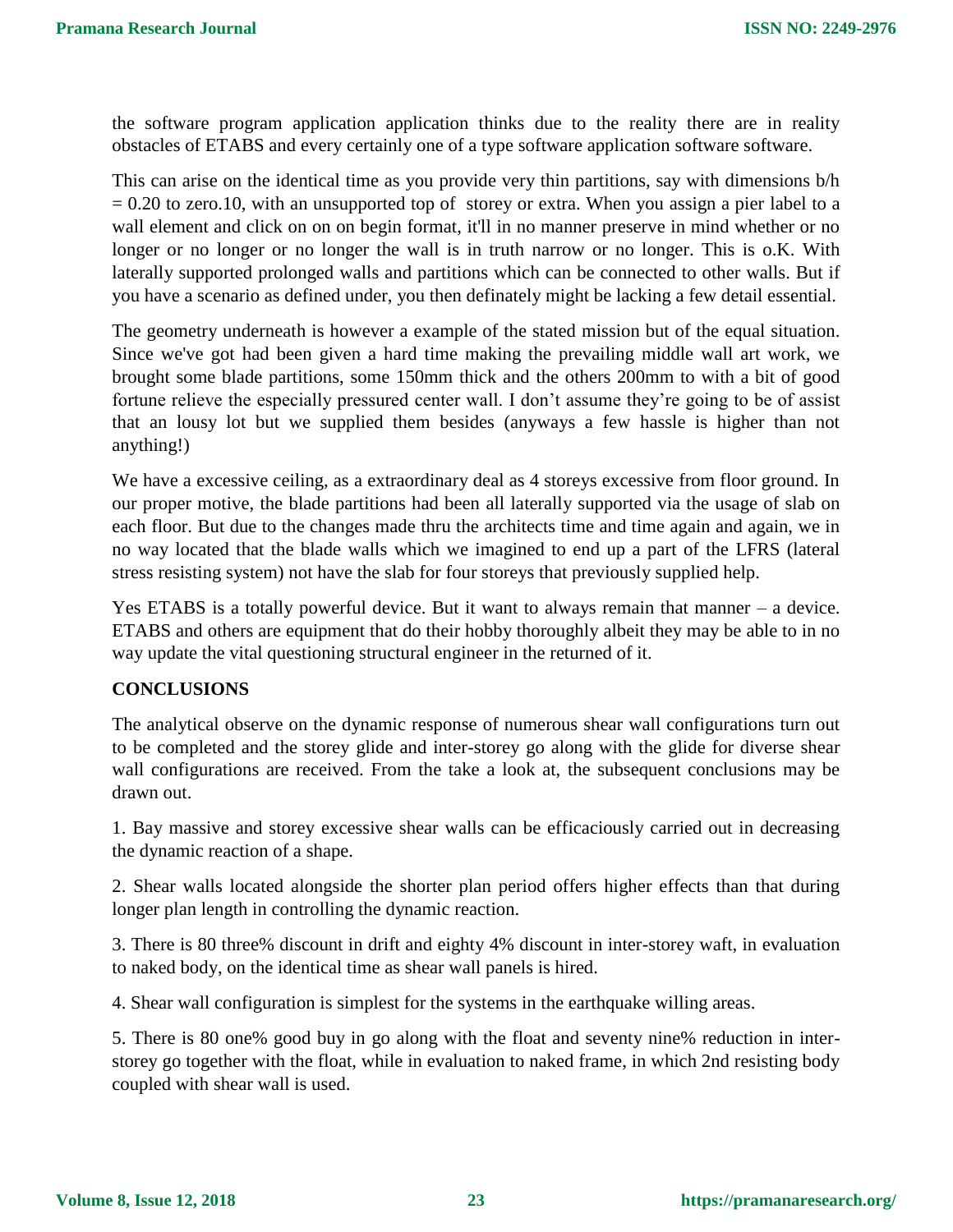6. Second resisting frame configuration is also decided to be powerful for systems within the earthquake prone regions.

7. Presence of moment resisting body enhances the electricity and stiffness of the shape via lowering the lateral go with the flow and inter-storey drift than one of a kind varieties of shear walls.

8. The outcomes received through linear and nonlinear assessment are displaying almost the identical dispositions. The values received with the aid of the linear and nonlinear evaluation range as plenty as nine percentage.

9. The most inter-storey float is decided at a pinnacle of 31m, this is about equal to the larger plan measurement.

### **REFERENCES**

[1] Arturo, Tena-Colunga, and Miguel, Ángel Pérez-Osornio (2005), "Assessment of Shear Deformations on the Seismic Response of Asymmetric Shear Wall Buildings", Journal of Structural Engineering, ASCE, pp 1774 – 1779.

[2] Peter K. Dean1 and Harry W. Shenton (2005), "Experimental Investigation of the Effect of Vertical Load on the Capacity of Wood Shear Walls", Journal of Structural Engineering; ASCE, pp 1104 – 1113.

[3] Kuang J. S. and Shubin Li (2005) "Interaction-Based Design Formulas for Transfer Beams: Box Foundation Analogy", Practice Periodical on Structural Design and Construction, ASCE, pp  $127 - 132.$ 

[4] Bryan Folz1 and Andre Filiatrault, 2001, "Cyclic Analysis Of Wood Shear Walls", Journal of Structural Engineering, Vol 127, Issue 4, pp 433-441.

[5] Qiuhong Zhao and Abolhassan Astaneh-Asl, 2004, "Cyclic Behavior of Traditional and Innovative Composite Shear Walls", Journal of Structural Engineering, Vol 130, Issue 2, pp 271- 284.

[6] John W. van de Lindt, and Matthew A. Walz, 2003, "Development and Application of Wood Shear Wall Reliability Model", Journal of Structural Engineering, Vol 129, Issue 3, pp 405-413.

[7] Barham et al.,2005,"Development of the large increment method for elastic perfectly plastic analysis of plane frame structures under monotonic loading" International Journal of Solids and Structures 42 (2005), pp 6586–6609.

[8] Honggun Park and Taesung Eom,2005, "Direct Inelastic Earthquake Design Using Secant Stiffness" Journal of Structural Engineering, Vol 131,Issue 9, pp 1355-1362.

[9] IS: 1893 (Part 1) – 2002; "Criteria for Earthquake Resistant Design of Structures – general provisions and buildings", Bureau of Indian Standards, New Delhi.